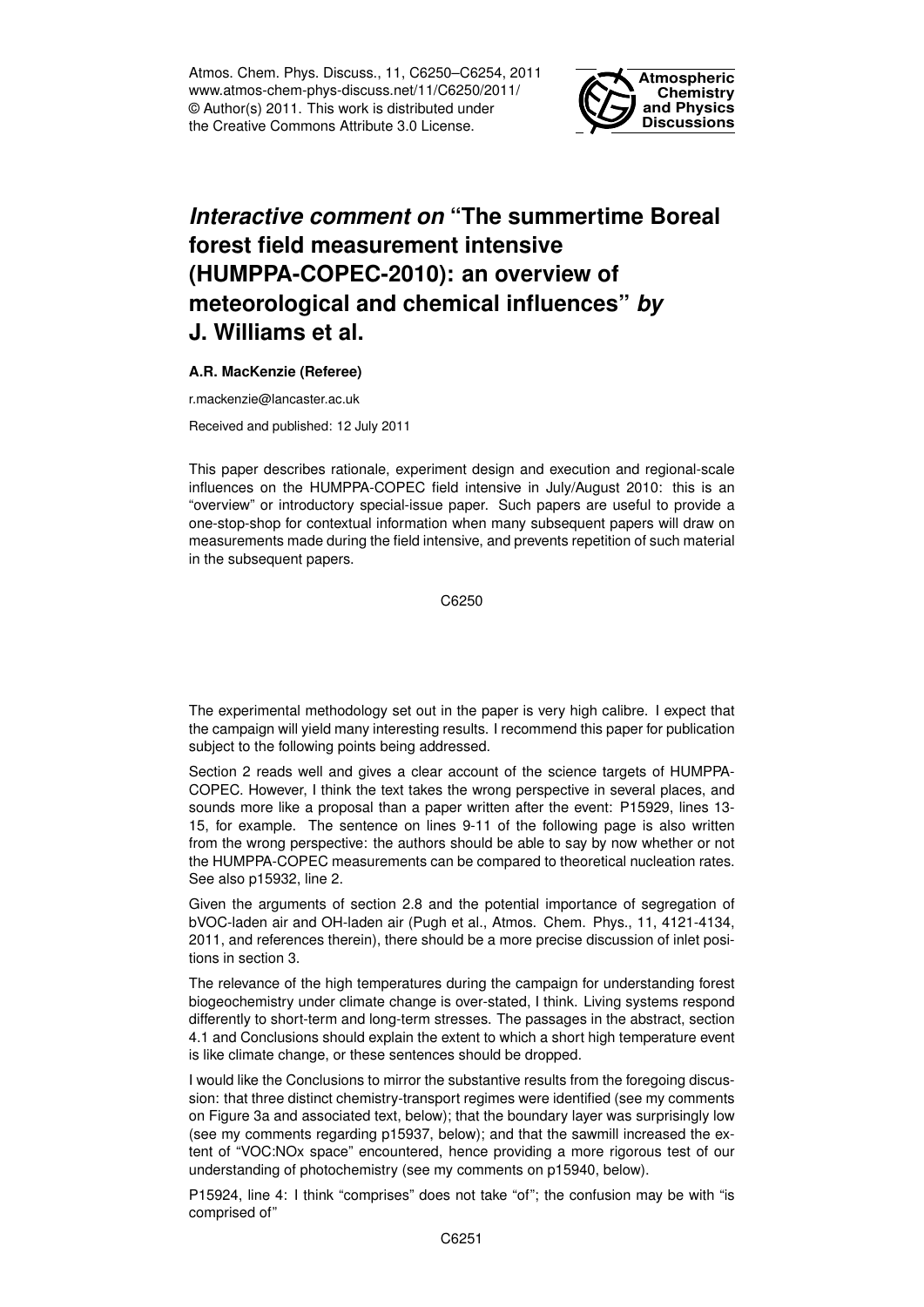P15926, line 22: Are PTR-MS and GC-PID really instruments to measure "reactivity"?

P15930, line 18: might "biochemically distinct" capture the significance here and help distinguish the responses in pollinators etc from the atmospheric chemistry? Could the sentence beginning on line 25 be re-written to be a little more explanatory? The abstract of the Stokes et al paper contains much clearer descriptions of the experimental results and their implications.

P15931, line 9: it is of course NOx and VOCs that are necessary for ozone production. This sentence is a bit too vague. The sentence beginning on line 14 has been broken in half.

P15931/15932: the study of Pugh et al. (Atmos. Chem. Phys., 10, 279–298, 2010, www.atmos-chem-phys.net/10/279/2010/) provides further discussion of processes that are important when trying to reconcile measured and modelled NO, biogenic VOCs, OH, etc.

P15932, line 12: "origin in the vertical"? Could this be re-phrased for clarity? What constitutes a "failed event" is not made clear at line 16 – connect to p15941, line 24. I expected to see a reference to a special-issue paper on line 24 or 25.

P15934, line 8: rather than "direct flux measurements" could the flux method be given ((disjunct) (virtual) eddy covariance, presumably).

Figure 1c is a bit too small for my eyes, even when I'm reading the ACPD pdf fullscreen. I think you could increase the size of Fig1(c) relative to 1(a) and 1(b) without harming the overall aesthetics.

Figure 3a. I get the general drift of this graphic, but wonder if it might have more value if it was clear how to interpret the arrows. Are we to assume that air parcel trajectories stayed inside these arrows for their 3-day duration or is there another criterion for their classification? Is the blunt end of the arrow the average distance travelled in 3 days? Where is the other 15.3% of air-parcel trajectories? I think I would pre-

C6252

fer a graphic that didn't raise so many questions. Please also include in the figure or main text some information on the vertical transport by air parcels. Are these trajectories isentropic, isobaric, or kinematic (model vertical velocity)? I expect that many trajectories started at 25m agl crash into the ground before 3 days, how has this been handled in your statistics? It is particularly important to be precise about the trajectory analysis because it forms the basis of an extended discussion over pages 19535 and 19536. Note that a citation is expected for use of hysplit trajectory data in papers: see http://ready.arl.noaa.gov/HYSPLIT\_traj.php.

P15935, line 19: should say "wind directions measured at xx m at the site", surely. Could Figure 3b have the average histogram for this period in previous years so that the anomalous nature of 2010 could be seen easily?

P15935, line 20: as teachers we generally discourage use of "stable" in this context in meteorology – "steady" or "persistent" is less ambiguous.

P15936, lines 4-5. This sentence is not very clear. It is not the year that has a southerly component, but trajectories or winds in that year. Does 74.4% mean this fraction more than the average of other years or this fraction of all winds in 2010? You do not need to be equivocal about whether the southerly winds bring warm air, you can test this statistically with your data and report how much warmer the air was when coming from the south.

P15936, line 28: please name the characteristic turbulent timescale used and/or provide the equation.

P15937, line 3: Is the maximum potential temperature gradient really the only criterion used? At 10am in Figure 4 it looks as if the theta gradient at the top of the domain is at least as big as that at 1000 m.

P15937, line 6: is the boundary layer growth rate or maximum depth of boundary layer being referred to here? I would like to see a slightly more precise discussion